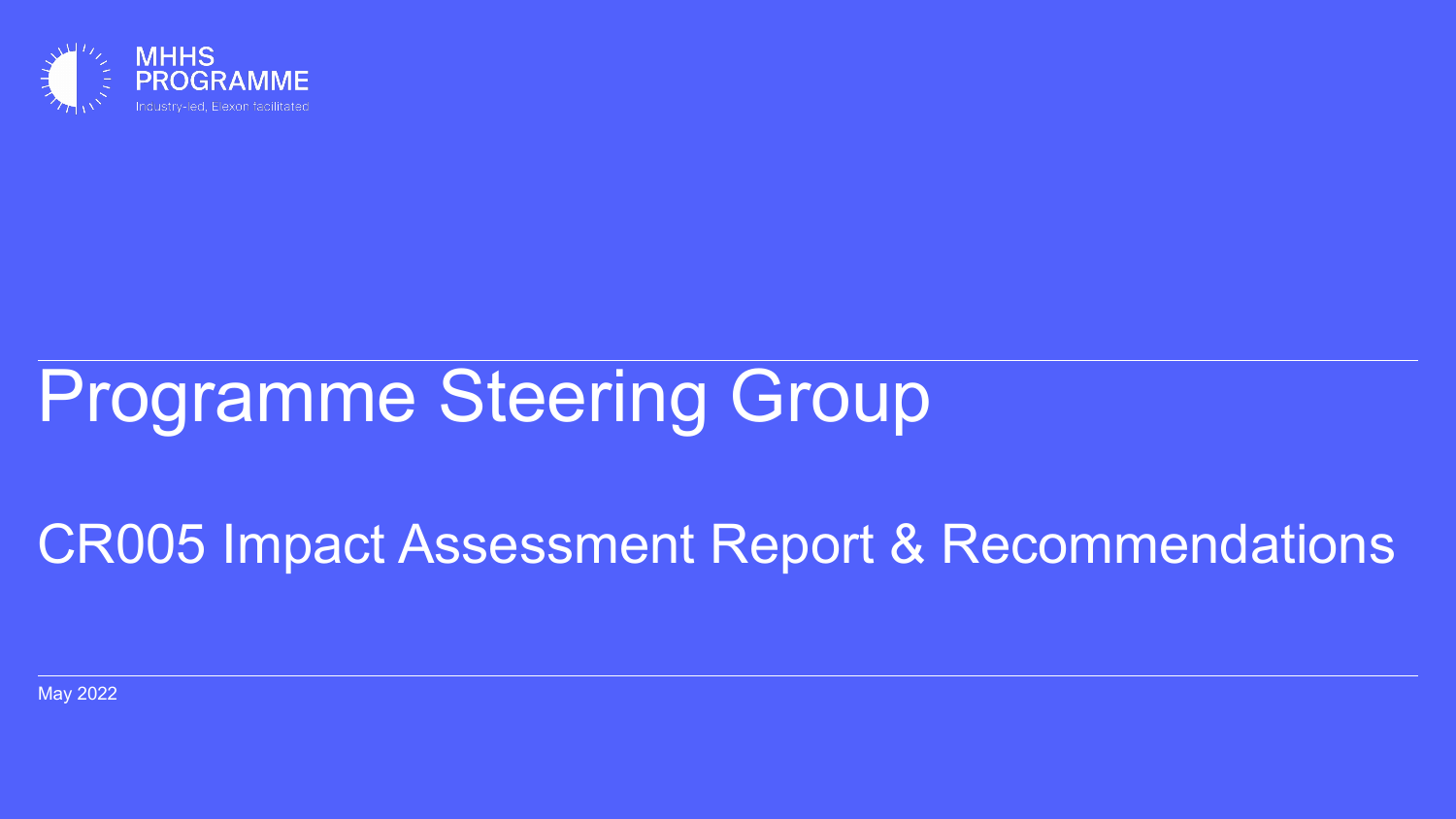# **Headlines**

# **Objective of this session:**

**PSG to review the outputs of CR005 Impact Assessment and SRO to make a decision to approve or reject the CR.**

# **Headlines:**

- **A significant majority of respondents supported the request** to add Programme Cooperation Principles to the MHHS Governance Framework, as set out in the next slide.
- The overall response rate for CR005 (19%) was significantly less than CR001 and CR002 (34%).
- The majority of responses **(24 out of 32 with 3 abstentions) agreed with the change with unqualified support**
	- 2 large suppliers wanted to understand more about how compliance will be monitored and measured in operation
- **3 respondents** (1 large supplier, 1 I&C Supplier and DCC) **rejected the change by supporting the principles set out in the change, but not the method of implementation suggesting alternatives from the options presented in CR005 that, in their view, are more aligned to the nature of the principles**:
	- $\circ$  1 large supplier & 1 I&C Supplier suggested implementation via PSG approved principles and DCC suggested implementation by an MoU
- **2 respondents** (NG ESO and SECAS) **rejected the change altogether** and highlighted the following risks and objections to be considered**:**
	- o The SEC Panel considered this change superfluous to existing obligations and changing the purpose of the Governance Framework.
	- o The change may have unintended consequences for future code governance, for example overriding obligations and principles within another code. There is already existing governance in place allowing Ofgem to act if behaviour from code bodies is not supportive of the programme and that seems the appropriate mechanism to use.
	- $\circ$  It is not clear how the proposed audit function would be utilised by the programme, or what the definition of "Central Parties" is. This could potentially be a significant increase in the governance responsibilities of the programme that should sit with Ofgem. It was also noted by the large supplier rejecting the change that obligations which give the programme the right to audit other participants must be subject to the rigorous review and consultation procedures of the BSC modification process. Any potential code non-compliance requires a standard of evidence acceptable to the BSC Panel into whose established jurisdiction this should fall.
	- o There may be ambiguous clauses in the MHHS Governance Framework which would be hard to enforce, potentially leading to inefficiencies in trying to administer these requirements (this was also raised by an abstaining iDNO). [an example referenced as subjective was was "respond promptly" which had been deliberately chosen so as not to be prescriptive at this early stage of the programme]
- 2 respondents rejecting the change (NG ESO, a large Supplier) stated that they didn't think enough industry consultation had been undertaken for this change.
	- o [We would note that this is the defined process for changes to the Governance Framework with proposals coming to PSG for approval before being raised as a CR]
- 1 supportive respondent provided potential improvements to the drafting which could be considered in future:
	- $\circ$  The programme should consider inclusion of additional principles regarding proportionality, feedback responsiveness and targeted communications. In summary, this will help ensure collaborative working is not overly burdensome and programme parties have greater assurance and transparency of how their input and feedback is actioned.

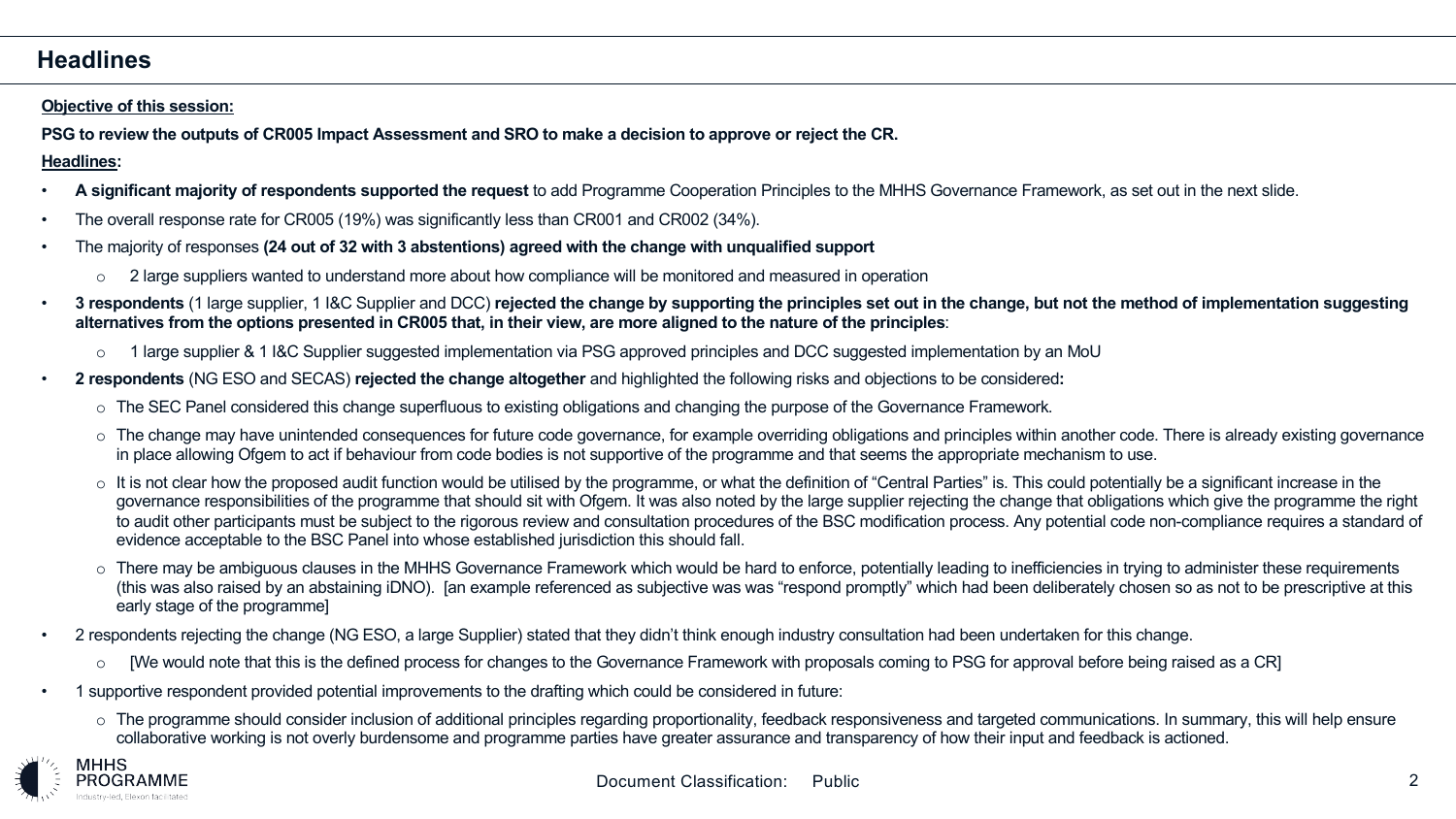# **CR005 Submitted Impact Assessments**

| <b>Programme Parties</b> | <b>CR005 Recommendations</b> |                |                  |                    | Market Share* (where applicable)                                                                                                                                                                                                                                                                                                                                                                                                                              |           |                  |                    |
|--------------------------|------------------------------|----------------|------------------|--------------------|---------------------------------------------------------------------------------------------------------------------------------------------------------------------------------------------------------------------------------------------------------------------------------------------------------------------------------------------------------------------------------------------------------------------------------------------------------------|-----------|------------------|--------------------|
|                          | <b>Yes</b>                   | <b>No</b>      | <b>Abstained</b> | <b>Not Replied</b> | <b>Yes</b>                                                                                                                                                                                                                                                                                                                                                                                                                                                    | <b>No</b> | <b>Abstained</b> | <b>Not Replied</b> |
| <b>Large Suppliers</b>   | 3                            | 1              |                  | 1                  | 72%                                                                                                                                                                                                                                                                                                                                                                                                                                                           |           |                  | 28%                |
| <b>Medium Suppliers</b>  | 1                            |                |                  | 5                  | 20%                                                                                                                                                                                                                                                                                                                                                                                                                                                           |           |                  | 80%                |
| <b>Small Suppliers</b>   | 4                            |                |                  | 30                 | 1%                                                                                                                                                                                                                                                                                                                                                                                                                                                            |           |                  | 99%                |
| <b>1&amp;C</b>           | 4                            | $\mathbf 1$    | 1                | 35                 | 17%                                                                                                                                                                                                                                                                                                                                                                                                                                                           | 30%       | 0%               | 53%                |
| <b>DNOs</b>              | 3                            |                | 1                | $\overline{2}$     | 47%                                                                                                                                                                                                                                                                                                                                                                                                                                                           |           | 13%              | 40%                |
| <b>iDNOs</b>             | 1                            |                | 1                | 11                 |                                                                                                                                                                                                                                                                                                                                                                                                                                                               |           |                  |                    |
| Ind. Agents**            | $\overline{2}$               |                |                  | 46                 | *According to the latest Meter Point Administration Number (MPAN) data held by<br>the Programme. Market Share has not been provided for constituencies where                                                                                                                                                                                                                                                                                                  |           |                  |                    |
| <b>Supplier Agents**</b> |                              |                |                  | 5                  | MPAN data is not currently available.                                                                                                                                                                                                                                                                                                                                                                                                                         |           |                  |                    |
| <b>S/W Providers</b>     | $\overline{2}$               |                |                  |                    | ** The classification of Independent and Supplier Agents is maintained by the<br>Programme Party Coordinator and is subject to change.                                                                                                                                                                                                                                                                                                                        |           |                  |                    |
| <b>National Grid</b>     |                              | $\overline{1}$ |                  |                    |                                                                                                                                                                                                                                                                                                                                                                                                                                                               |           |                  |                    |
| <b>Code Bodies</b>       | 1                            | 1              |                  | 1                  |                                                                                                                                                                                                                                                                                                                                                                                                                                                               |           |                  |                    |
| <b>Consumer</b>          |                              |                |                  | 1                  | Rationale for being marked down as 'abstained'<br>Several respondents did not fully complete the Impact Assessments, with a<br>$\bullet$<br>response to recommendation crucially omitted.<br>• Several respondents declined to formally respond due to time constraints or<br>lack of information available to form an opinion.<br>Several respondents stated CR005 had no impact on their activities and<br>$\bullet$<br>therefore did not formally respond. |           |                  |                    |
| Elexon (Helix)           | 1                            |                |                  |                    |                                                                                                                                                                                                                                                                                                                                                                                                                                                               |           |                  |                    |
| <b>DCC</b>               |                              | $\overline{1}$ |                  |                    |                                                                                                                                                                                                                                                                                                                                                                                                                                                               |           |                  |                    |
| <b>SRO/IM &amp; LDP</b>  | 1                            |                |                  |                    |                                                                                                                                                                                                                                                                                                                                                                                                                                                               |           |                  |                    |
| <b>IPA</b>               | 1                            |                |                  |                    |                                                                                                                                                                                                                                                                                                                                                                                                                                                               |           |                  |                    |